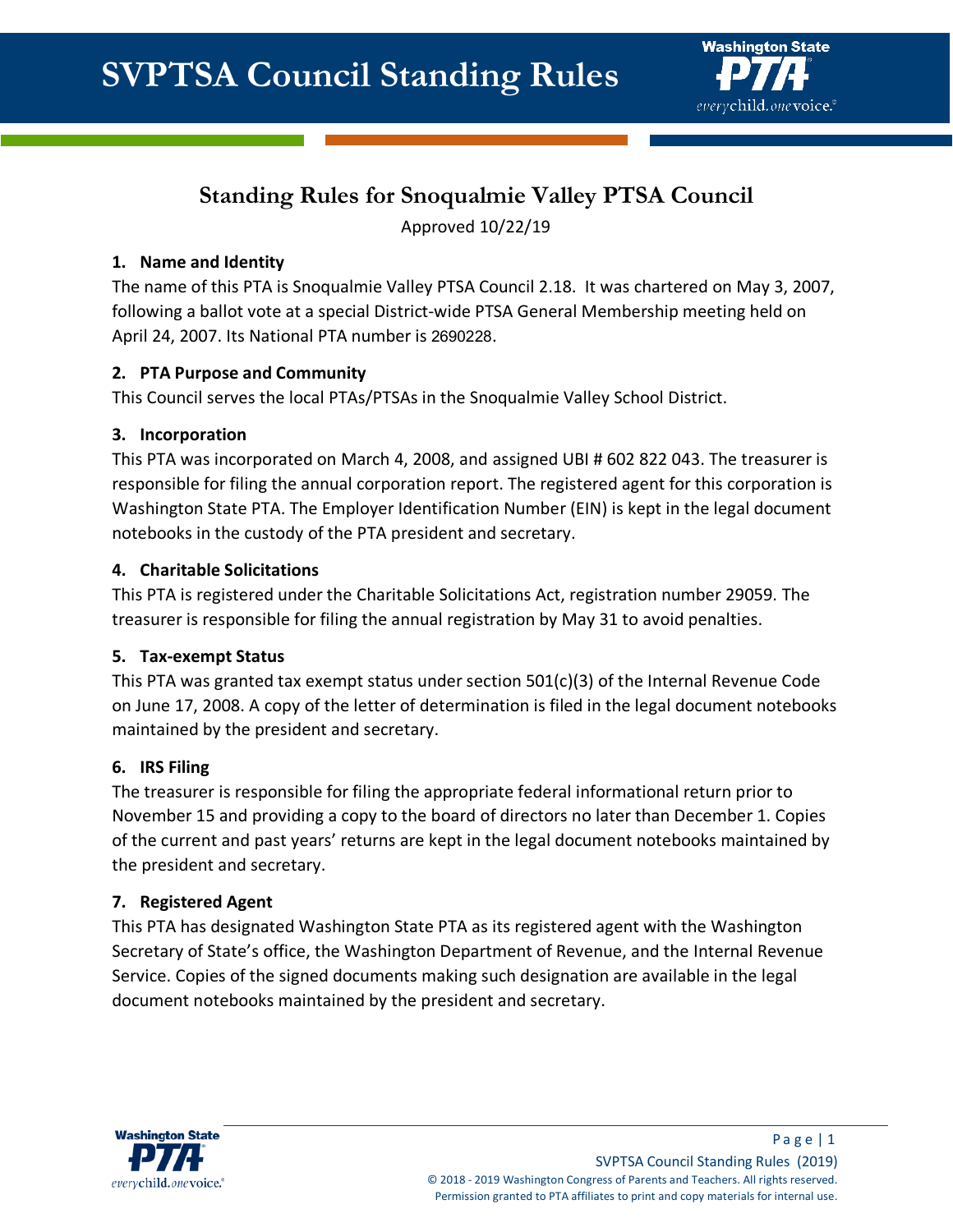# **8. Standards of Affiliation**

Per the Washington State PTA Uniform Bylaws, we will annually complete the Washington State PTA Standards of Affiliation agreement in its entirety, and we agree to abide by all requirements and to uphold the ethics, policies, and principles of PTA.

## **9. Council Service Fees**

The service fees of this council shall be \$1 per local PTA member.

# **10. Voting Delegates to Council**

The voting body of the council shall consist of the members of the council board of directors and four authorized delegates from each member PTA. Council board of director's members are representatives of SVPTSA Council and may not also represent a local PTA at council membership meetings.

# **11. Membership Meetings and Quorum**

Adoption of the budget, adoption of standing rules, election of the nominating committee, report of the financial review committee, and election of officers shall take place at membership meetings.

A calendar of membership meetings adequate to accomplish the business of the association shall be determined by the board of directors.

Each local PTA will receive notice of the place, date, and time of the meetings not less than ten nor more than fifty days prior to the date of the meeting. A quorum of at least 10 members must be present to conduct business.

# **12. Board of Director Meetings**

The executive committee shall set a calendar of regular board meeting dates and times. Special meetings of the board of directors may be called by the president or upon written request of the majority of members of the board of directors. Notification of place, date, time, and purpose of the meeting shall be delivered to each member of the board of directors via email at least five days prior to the special meeting. Quorum for board meetings is a majority of the sitting board.

Voice and vote at SVPTSA Council board of directors' meetings shall be limited to elected board members and standing chairs, unless an individual is recognized and granted voice by the meeting chair.

# **13. Elected officers, co-officers, standards of affiliation, and training requirements**

The elected officers of this PTA shall be: President, Vice-President, Secretary and Treasurer.

Any elected position other than treasurer may be held jointly by two people. Each co-position holder shall be entitled to voice and vote at a board of directors' meeting. In the event of covice pesidents, there will be an Executive Vice President who will assume the role of the president should he or she be unable to fulfil his/her duties.

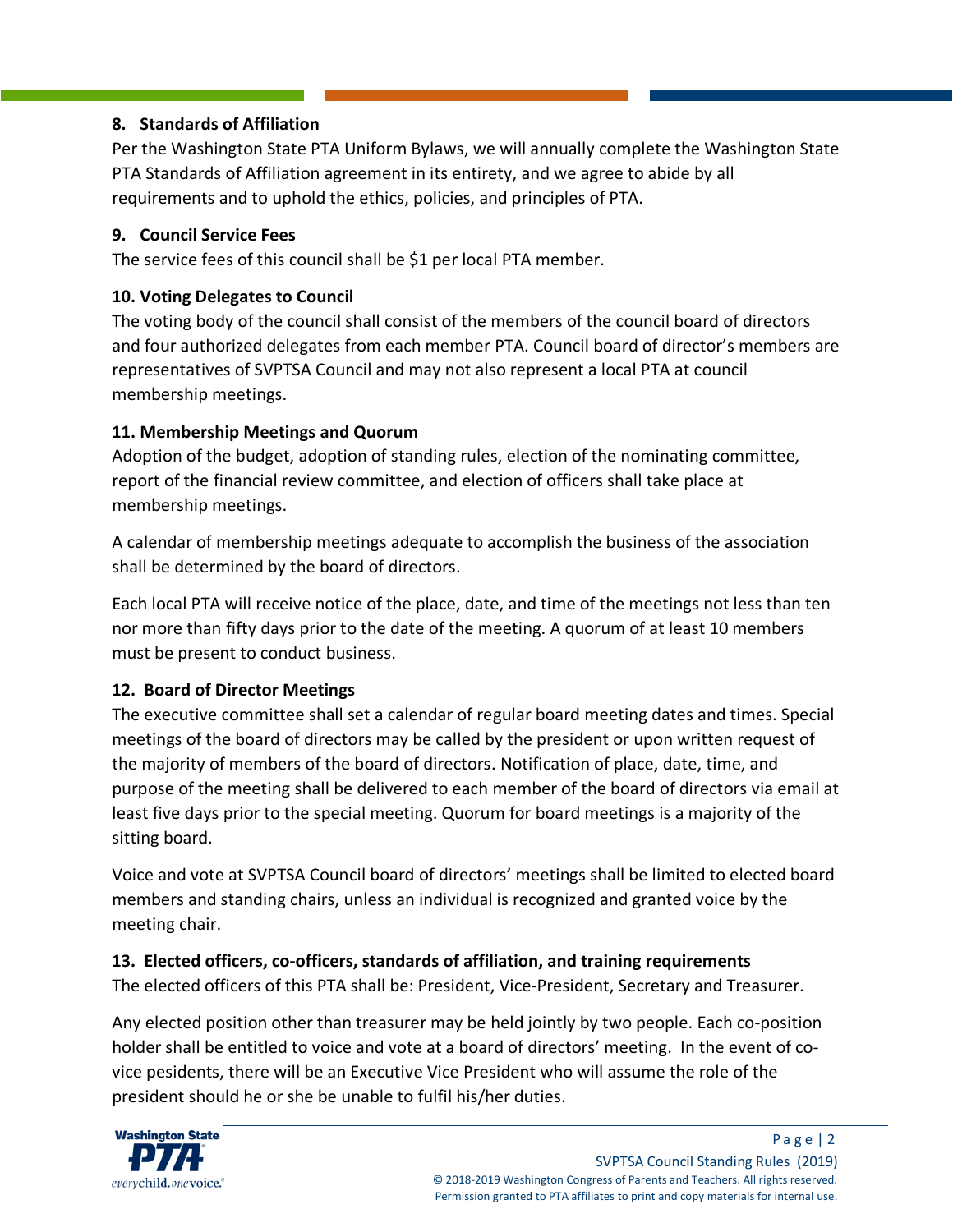This PTA will review the WSPTA Standards of Affiliation yearly.

This PTA will ensure that each executive committee member attends a minimum of one WSPTA-approved training during the fiscal year. At least one member of the executive committee will attend PTA and the Law during the fiscal year.

#### **14. Board of Directors**

The board of directors of this PTA shall consist of the elected officers and the chairs of the following standing committees: Membership, Family and Community Engagement (FACE), Advocacy, Special Education and Disability (SED) and any others as voted on by the board.

#### **15. Officer election process**

Voting for officers or nominating committee positions shall take place at a membership meeting.

#### **16. Committees**

The executive committee shall establish committees. Committee chairpersons shall be appointed by the president and approved by the executive committee for a term of one year. All committee chairpersons must be current members of a local PTA in good standing.

Committee chairs shall be appointed annually for a one-year term.

A committee chair may be removed from their position by a vote of the board of directors.

#### **17. Reflections**

This PTA shall offer a yearly Reflections program for all district PTAs.

#### **18. Awards**

Golden Acorn, Outstanding Advocate, Outstanding Student Advocate, and Outstanding Educator Award(s) may be awarded annually. The president shall appoint the awards committee, with the approval of the executive committee. The awards committee will determine the number of award recipients and whether other awards will be considered on an annual basis, based on the yearly awards budget.

#### **19. Budget and Monthly Financial Reports**

This PTA shall approve an annual operating budget in the spring of each year. The board of directors has the authority to reallocate funds budgeted for one purpose to another purpose.

The treasurer will submit a monthly financial report to the board of directors.

#### **20. Legal Documents**

This PTSA shall keep all original legal documents in a safe/fireproof box accessible by the Board. Copies are to be made for the president and secretary and kept in legal document notebooks. All elected officers shall have access to the contents of the safe deposit box.

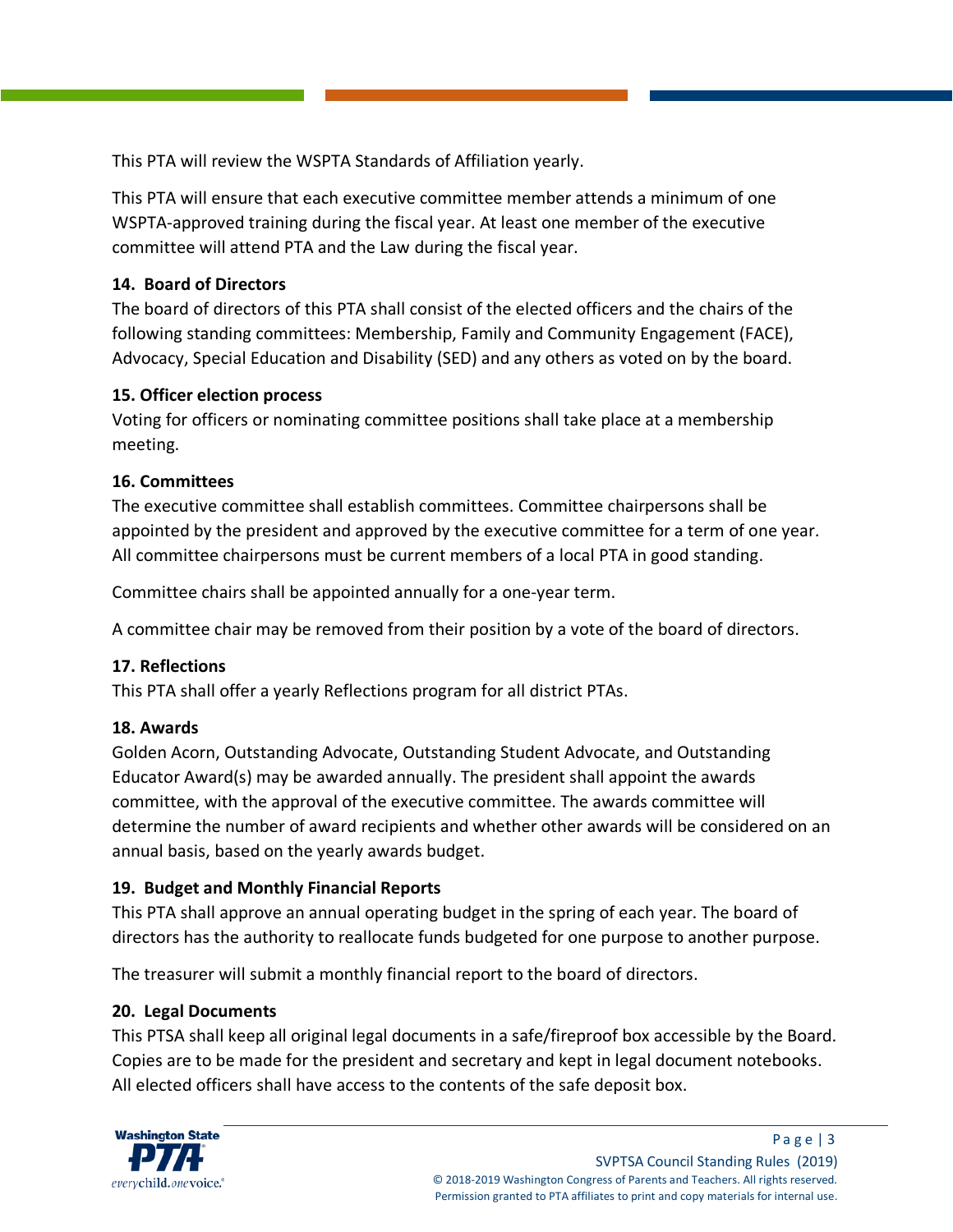#### **21. Financial Review**

The PTA is required to conduct a financial review of its books at the close of the fiscal year (June 30). It is recommended that a midyear financial review also be conducted. The financial review report(s) will be presented at the next following membership meeting.

Members of this committee shall not include the treasurer, or any person authorized to sign on the PTA bank accounts for the period that is being reviewed, or any individuals living in their households.

#### **22. Bank Account**

This PTA shall establish one or more accounts in financial institutions as determined by the board of directors. Any such account shall require the signatures of at least two elected officers to make a withdrawal.

# **23. Bank Account Signers**

The board of directors shall determine which officers shall have signing authority on the PTA bank account. The president and treasurer will be signers, along with one other elected officer as determined by the board.

# **24. Independent Review of Bank Statements**

The PTA's monthly bank account statements shall be provided unopened to a person appointed by the board of directors. This person will be appointed by the board at the beginning of the fiscal year and shall not be a signer on the account. The reviewer shall promptly report to the executive committee any concerns or discrepancies identified in the review. If no concerns or discrepancies are seen, the reviewer shall initial and date the account statements and provide them to the treasurer.

#### **25. Payments and Reimbursements**

All payment and reimbursement requests shall include an invoice or a receipt and should be submitted to the treasurer within 60 days of expenditure. Any requests for reimbursement not submitted prior to the date determined by the treasurer prior to the end of the school year will be considered a donation to the general fund of this PTA.

No authorized signer will sign a check to her or himself. Two authorized signers must sign all PTA checks.

# **26. NSF Checks**

Should the PTA receive an NSF check, a service fee not to exceed \$25 will be charged, in addition to any fees imposed by the PTA's bank. If the NSF check is not paid by June 1, the PTA will not accept any checks from this individual in the future. If more than two NSF checks are received from the same individual during the fiscal year, the PTA will not accept further checks from the individual responsible.